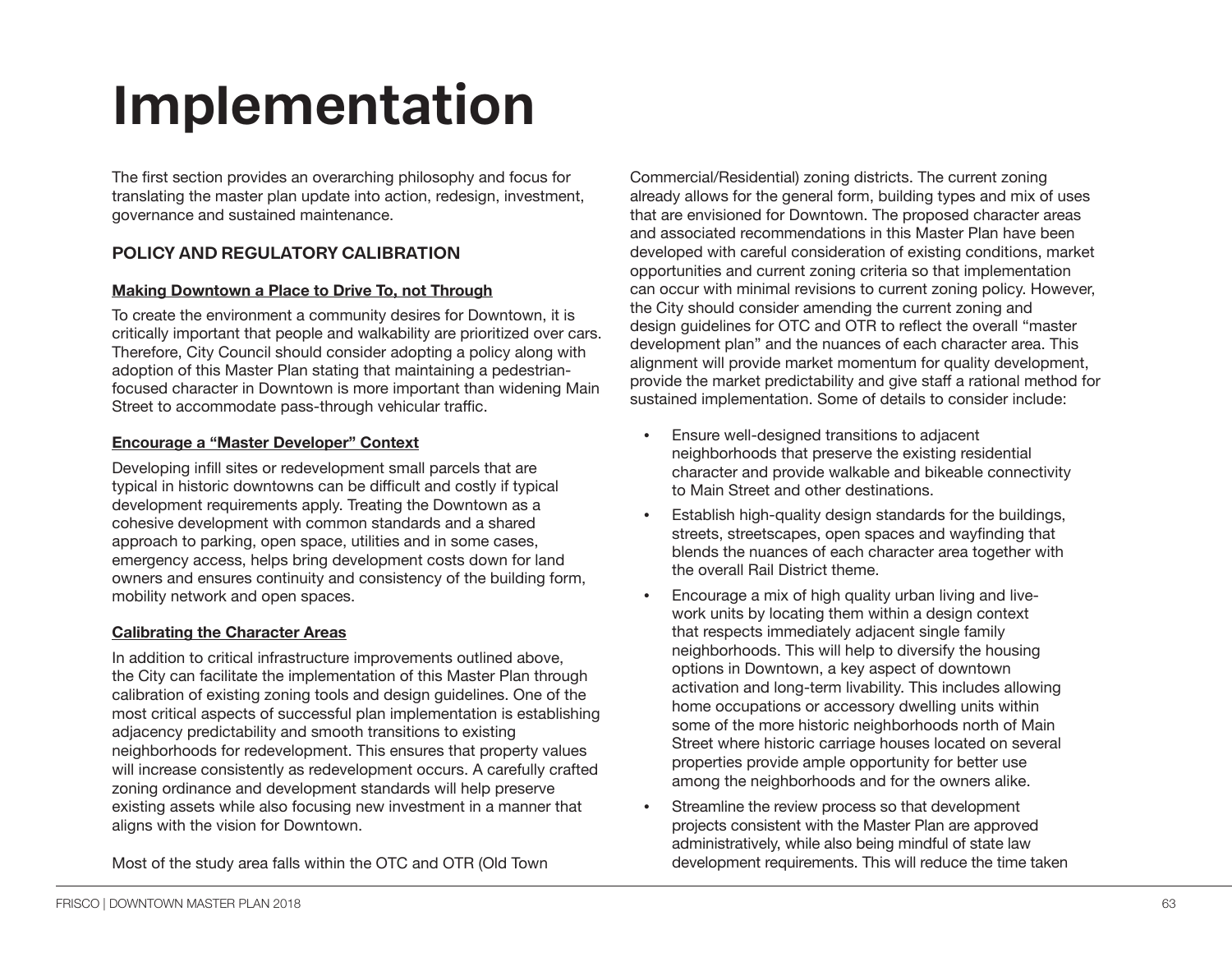

for development approval, which benefits both the City and Developer. Additionally, since all the standards will be clearly established up front, it will increase adjacency predictability and be less risky to a developer, thereby increasing resulting levels of reinvestment.

The focus of this master plan update is to facilitate a phased and sustained activation of Downtown, building on strong fundamentals already in place; to serve as a decision tool for prioritization; to provide nuanced city design inspiration; and to put some big ideas into play for generations to come.

One of those big ideas is creation of a Design District as described above. The guidance below provides a set of protocols for success:

# **DESIGN DISTRICT AND CATALYTIC PROJECTS**

The following ten steps outline the items the City of Frisco should undertake in the near-term to begin to activate the Design District.

- **1. Create a core focus for the design district's business mix.** Design districts work best when they have a core concentration of complementary businesses. For example, the business mix in Savannah, Georgia's Downtown Design District centers around home furnishings, while Miami's Design District focuses mostly on fashion. For Frisco, art for interior design, craft manufacturing for architectural elements and other related higher-end materials and finish-out components for the building trades could start a gravity for a focus.
- **2. Diversify the district's businesses.** In addition to a core business concentration, successful design districts' overall business mix also includes some shops and restaurants likely to appeal to the customers of the core businesses. For instance, Savannah's Design District includes a bookstore, a stationery store, and one of the city's most popular restaurants. Building on Babes at the southern end of the proposed design district, authentic Texas cuisine

#### **Figure 28: Design District**



focused restaurants and small entertainment venues could complement the storefronts and maker spaces.

- **3. Differentiate the design district from others:** The design district should complement, rather than compete against, other districts within the region with concentrations of design-related businesses. To the extent possible, it might also differentiate itself from other design districts in the nation, either through business mix, marketing identity, urban context, or other distinguishing characteristics.
- **4. Attract and develop unique, one-of-a-kind businesses.** The allure of design districts is that they offer unique products, services, and experiences that shoppers cannot



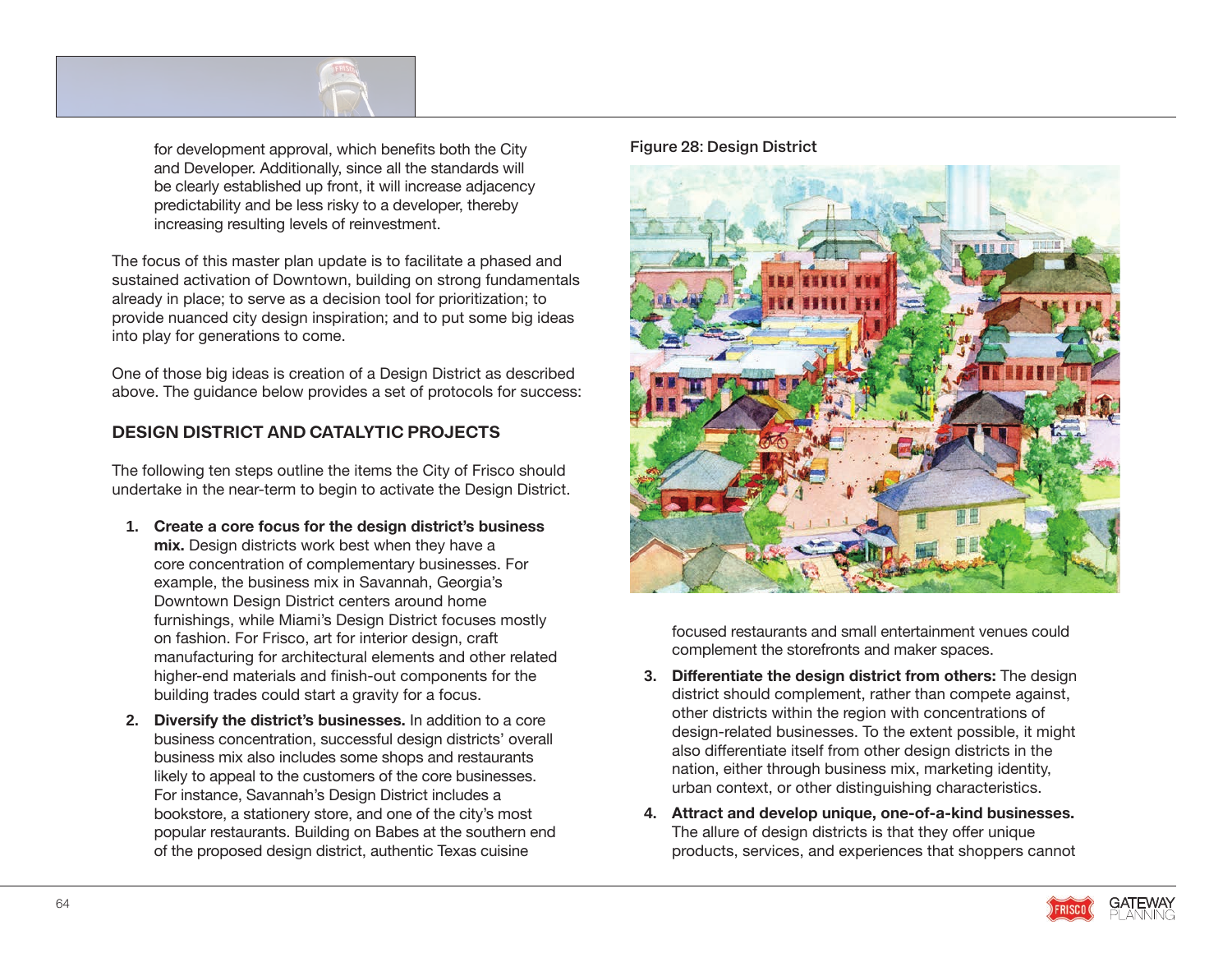find anywhere else. Accordingly, they should be populated with unique, one-of-a-kind businesses, not retail chains. The best place to look for businesses like these? Look for regional artists, artisans, and crafts people currently working from small independent shops, home-based workshops and shared studios. Also, contact design schools, particularly those with majors relevant to the concentration targeted for the design district, to promote business opportunities to alumni/alumnae and soon-tograduate design students.

- **5. Cultivate and support development of design-related businesses.** Unique, independently owned design businesses often need capital support in order to launch, and a growing number of communities offer attractive packages of tools and incentives to successfully attract and support design-related businesses. For instance, Paducah, Kentucky offers free or inexpensive homes to artists who agree to locate and maintain studio space there for a certain number of years. Waterville, Maine offers forgivable loans of up to \$50,000 to targeted business types; selected businesses make interest-only payments for five years, with 20 percent of the loan principal forgiven each year.
- **6. Serve the trade, or serve the public?** A few design districts focus primarily or even exclusively on serving design professionals, such as interior designers, architects, landscape architects, and home furnishings retailers. Don't be that kind of district! While some businesses – particularly those offering original designs and/or wholesale sales – might reserve certain hours or occasional days for people within the trade, all of the design district's shops should be open to the public during prime shopping hours.
- **7. Integrate the Design District into the surrounding urban fabric:** Successful design districts are physically integrated into their surrounding districts, building on indigenous architectural and urban planning heritage. By continuing local design traditions, successful design

districts reinforce the importance of those traditions and use them as a springboard for a distinctive identity. Applying this philosophy to Frisco, the Heritage Center and the Silos bookend a people-scaled promenade with eclectic buildings anchored along the way.

- **8. Make the district a living workshop:** Encourage designrelated businesses to offer robust calendars of workshops and hands-on demonstrations. Storefront window displays should be lively and engaging, showcasing each business's unique offerings.
- **9. Create energetic public spaces:** As with storefront display windows, the Design District's signs, street furniture, paving, and all other aspects of the district's public spaces should be lively and engaging, reflecting the energy of its creative businesses.
- **10. Establish a strong market identity for the Design District:** The graphic design image, market position, and activities and events taking place within the Design District should reinforce and solidify the design district's overall market identity, in sync with the needs and preferences of the district's customers.

# **CIP RECOMMENDATIONS**

The other big idea that was already being considered when the planning process started is the 4th Street Plaza. That project along with a comprehensive reinvention of the downtown street network, including Main and Elm Streets, serve as a fundamental aspect to the master plan update.

Those strategic capital investments will need to be prioritized, budgeted, programed and designed. This section provides guidance for those efforts. Many of these projects will fundamentally transform the public realm in key locations, initiate a shift in mobility patterns in and around Downtown, and provide a connected walkable public space environment—a key for the attraction of meaningful private investment.

Based on the vision of Downtown as a connected series of great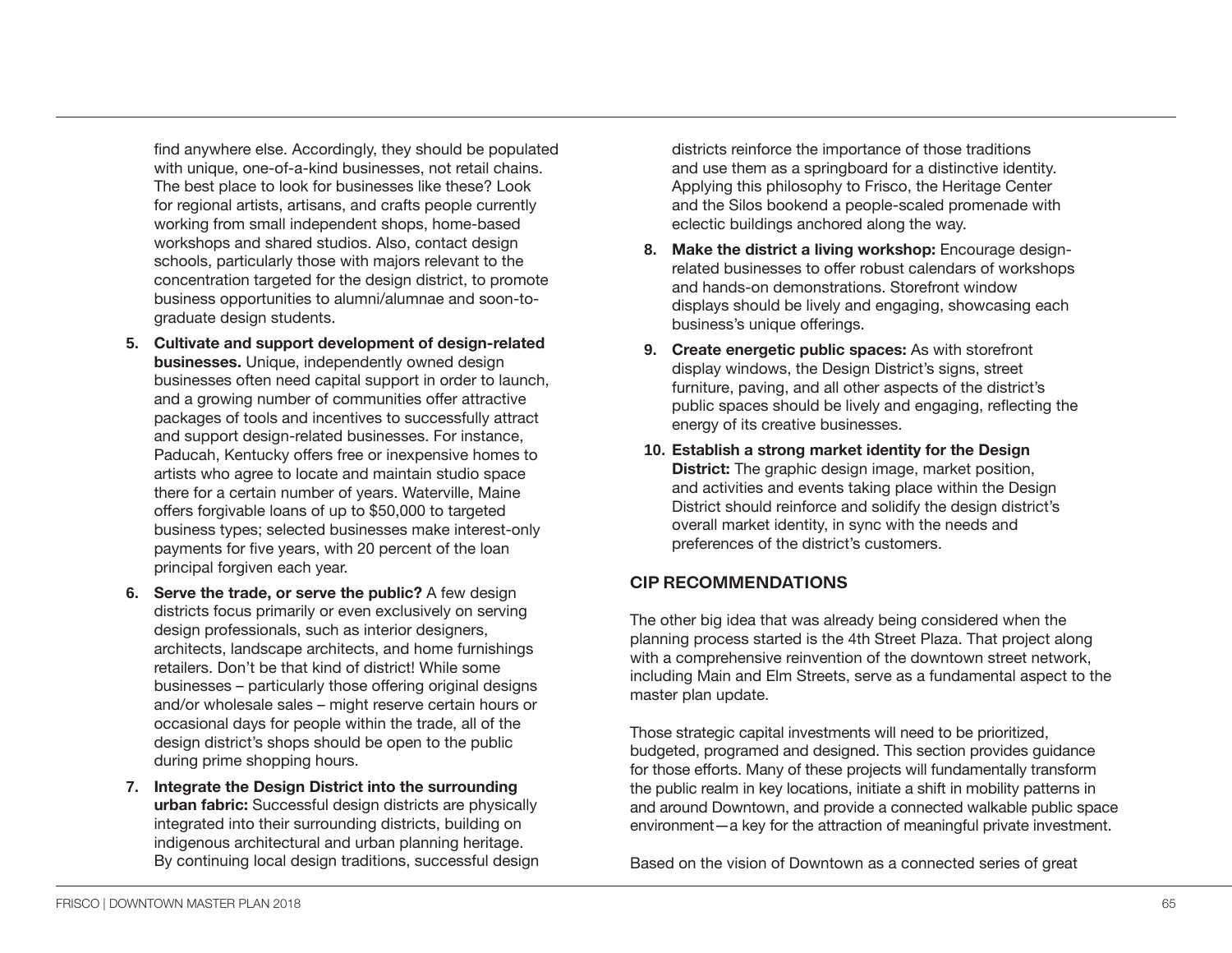

streets and public space anchors, the following projects are suggested to create a logical progression of phasing, constructability,

### **Figure 29: Estimated CIP Costs**

| <b>PROJECT</b>              | <b>CONSTRUCTION</b><br><b>COST</b>     | <b>DESIGN</b><br><b>COST (10%)</b> | <b>CONTINGENCY</b><br>$(30\%)$ | <b>TOTAL</b> |  |
|-----------------------------|----------------------------------------|------------------------------------|--------------------------------|--------------|--|
| 4th Street<br>Plaza         | \$1,980,240                            | \$198,024                          | \$594,072                      | \$2,772,336  |  |
| Elm Street<br>Option A      | \$2,754,783                            | \$275,478                          | \$826,435                      | \$3,856,697  |  |
| Parking<br>Garage           | \$9,225,000                            | \$922,500                          | \$2,767,500                    | \$12,915,000 |  |
| Main Street<br>Option B     | \$4,281,050                            | \$428,105                          | \$1,284,315                    | \$5,993,471  |  |
| 1st Street<br>Reroute       | \$1,385,306                            | \$138,531                          | \$415,592                      | \$1,939,428  |  |
| Franchise<br>Utility Burial | <b>Detailed Utility Study Required</b> |                                    |                                |              |  |

and catalytic momentum for private sector activation

## **4th Street Plaza**

The 4th Street Plaza is the anchor for the envisioned Downtown transformation, and therefore should be the first project completed. The cost estimate for this project includes the areas to the north and south of Main Street, and assumes 4th Street is reconstructed with decorative stamped concrete. The layout of the plaza is dependent on the configuration of the parking garage, so preliminary design of the garage should be completed simultaneously with the plaza design.

## **Elm Street (Option A) and Stop Sign Reorientation (Signs from East-West to North-South)**

The redesign of Elm Street to clearly delineate travel lanes, provide a cycle track and incorporate on street parking is the second highest priority. This project assumes full reconstruction of Elm Street between 1st and South County Road, and modifications to Frisco Square

Boulevard to incorporate a separated cycle track. This will provide a more convenient alternative for east-west traffic to Main Street and a dedicated corridor for cyclists. Having Elm Street redone prior to Main Street will also provide some additional parking capacity while Main Street is under construction.

## **Parking Garage (***Subject to Parking Demand\****)**

The parking garage adjacent to the 4th Street Plaza should also be a high priority. It could be completed with the plaza or phased in later. The cost estimate assumes 369 spaces at a cost of \$25,000 per space.

Additionally, the Downtown Master Plan Committee recommended that it be considered to locate the garage on the east side of 4th Street to keep parking available during the reconstruction of Main Street, while also incorporating the open space at 4th Street. Although, it is important to note that all concepts and imagery in this plan shows the garage on the west side of 4th Street. As the potential garage moves into design and construction the actual placement of the building would need to be studied in more detail for traffic and access considerations.

*\*Note: the City monitors parking demand to determine the time for building a garage.*

## **Main Street Redesign (Option B), Roundabout & Streetscape (includes Frisco Square Boulevard One-Way)**

The Consultant Team recommends the implementation of Option B for Main Street. The Main Street reconstruction project will have less impact on business and traffic if it is completed after the Elm Street Improvements. In addition to reconstruction of Main Street between 1st Street and N County Road, this project should also incorporate the construction of the roundabout at 2nd Street, conversion of Frisco Square Blvd to one-way between 1st Street and the roundabout, and streetscape enhancements.

# **12" Water Line Loop Connections**

The majority of the downtown street grid has 12" water lines, but there are a few sections missing. These gaps should be filled in to provide a continuous loop system around the perimeter of all blocks in the

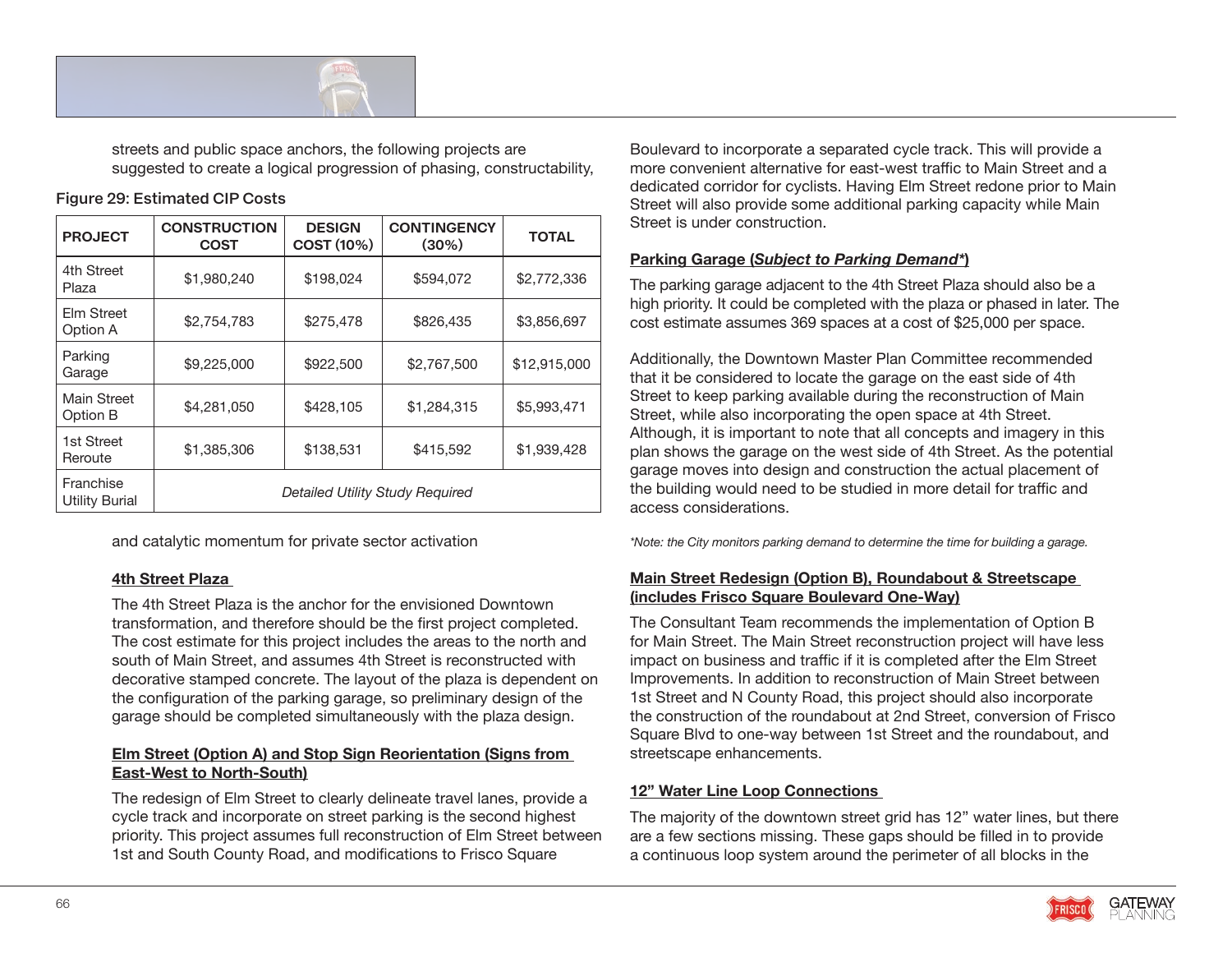Downtown. Fire hydrants and valves should also be added, where needed, to enable fire service to all properties in the Downtown from the public streets.

#### **1st Street Reroute/2nd Street**

Rerouting 1st Street to tie into 2nd Street north of the roundabout will improve traffic flow in the roundabout and access to the area to the north. This project has a lower priority than those listed above, but should be considered when development is being proposed for the area adjacent to the railroad tracks and Maple.

#### **Franchise Utility Relocations**

Where possible, the City should work to bury or relocate overhead utility lines within the Downtown area to improve public realm aesthetics and walkability – especially in the 4th Street Plaza area. Costs for franchise utility burial can vary significantly based on site specific conditions, easement needs, and current market costs. It involves working closely with the utility owner's on an area wide basis instead of on a small area. It also involves working with property owners since this type of work requires reconnecting to their private connections at their buildings and it normally requires easements. We recommend the City complete a comprehensive franchise utility study in order to collect more detailed information from franchise utilities about what they are able and willing to do so that a more accurate costs and relocation schedule can be determined before making a decision.

#### **Local Street Curb and Gutter Improvements**

Some of the local streets in the area have been reconstructed recently. The remaining local streets should be considered for replacement as infrastructure conditions dictate and funding allows. Improving the local streets throughout Downtown to match the sections proposed in this Plan will improve connectivity and walkability in neighborhoods, enhance drainage, and provide additional parking.

Conceptual level cost estimates were completed for each of these projects using the proposed street sections and illustratives included in this Plan. Figure 29 on the prior page shows the estimated costs for each project. More detailed line item estimates for the projects are included in the Appendix.

These estimates are intended to assist city officials and stakeholders with an order of magnitude assessment for future Capital Improvement Planning (CIP) purposes, and should be reviewed and adjusted as market conditions change. Costs were developed using primary bid items and conservative unit prices from similar projects (in 2018 dollars). A 30% contingency has been included to account for additional costs that may be required as the designs are refined, as well as a 10% allocation for survey and detailed design.

Finally, the grand promenade anchoring the potential Design District is not recommended for near term funding as it will require significant focus, market analysis, programing, and a coalescing of partners before it will be viable for implementation. Nevertheless, the Grand Promenade anchoring the proposed district will be a critical open space element for downtown, and it should not be treated as just an after thought. Its design, functionality and resiliency over time will be the key to an enduring and reinventable district as it evolves and matures.

# **FUNDING STRATEGIES**

The implementation of the master plan update will require a layered approach to funding.

- 1. The first layer is provided in the section above: a recommended prioritization of catalytic projects and how they should be phased in order to relate and leverage investments by the City and correspondingly the private sector for specific projects. Downtowns are no different than larger companies. They both have different facets that must be related to be effective over time. This master plan update has developed an aggressive reinvention of the infrastructure and public space context as a fundamental building block. The detailed description of the projects throughout and then the prioritized order and estimates of cost above provide the starting point for the funding process.
- 2. The next layer is an in-depth conversation between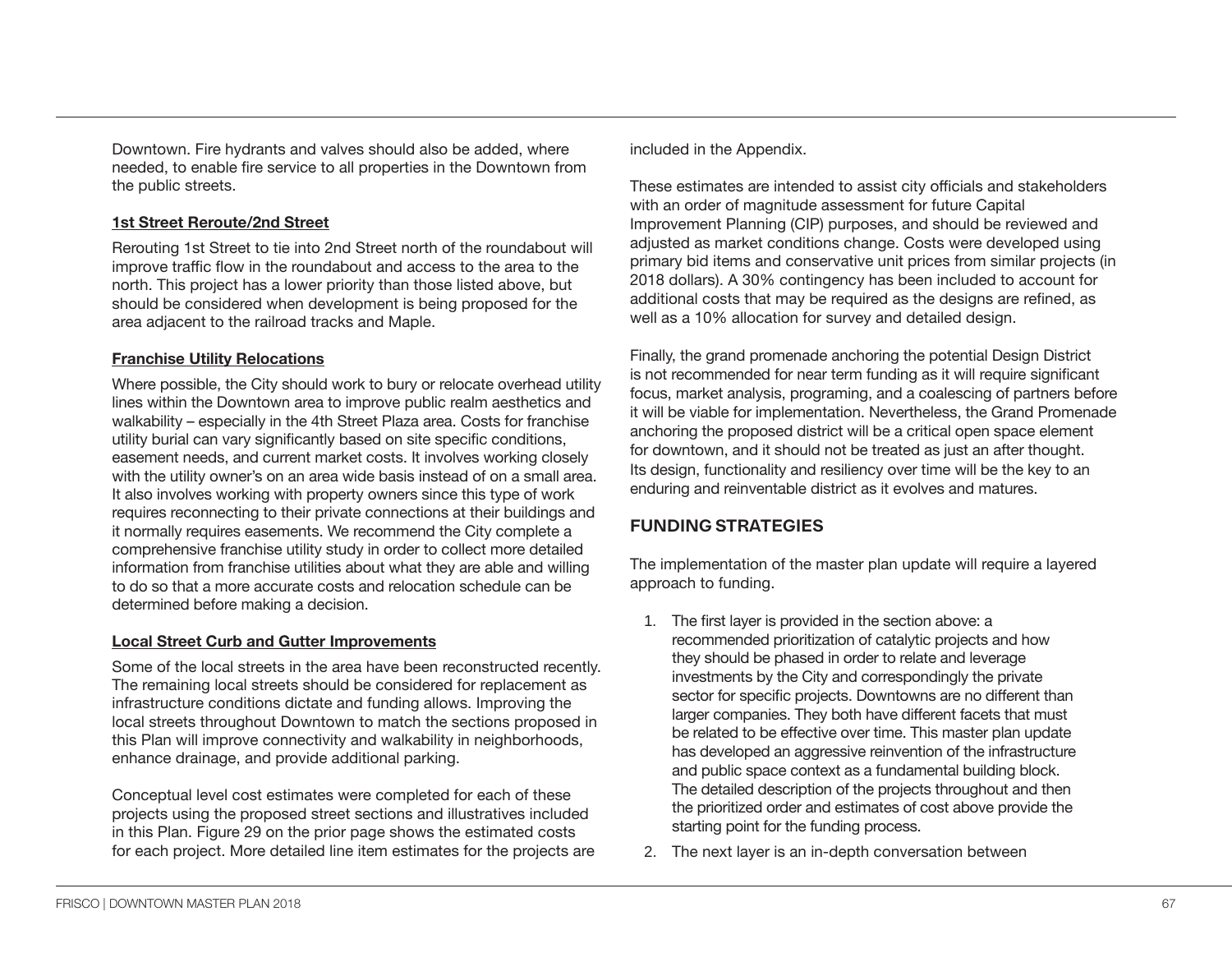

the Mayor and City Council on the one hand and the City Manager's Office, the EDC and the City's various departments about the level of funding that should be committed to the projects proposed. Using the CIP analysis above and the overarching programmatic and contextual role of each of the proposed projects, City Staff should develop several bundle scenarios to determine what is the minimum effective investment for next year, the following, etc. For example, the consultant team believes that the first capital project should be a combination of Elm Street/the parking garage/4th Street Plaza. Let's assume that makes sense for many reasons including the plaza is the glue for many catalytic private projects and all three of those projects should be bundled together for constructability purposes. Now the question is do you also layer in Main Street. We would observe that it might make sense to do Main Street at the same time for catalytic reasons; but if both Elm Street and Main Street are under construction, the negative impacts on the rest of downtown and Frisco Square may be too onerous in terms of limiting east-west capacity too much for too long. Regardless, the bundling process will enable the City Manager's team to ultimately make recommendations to the Mayor and Council on CIP Bond budgets the next several years and similarly general fund budgets.

- 3. The next consideration is developing a meaningful operations and maintenance program based on the phasing, build out and lifecycle impacts on the existing and new infrastructure investments. In addition, the governance considerations above should be brought into play in terms of the role of non-governmental organizations in the downtown management function to determine what additional resources might be brought to bear to complement the City's obligations.
- 4. With those three layers, the creation of both a Public Improvement District (PID) and a Tax Increment Finance (TIF) District is recommended. The PID should be created to provide a very modest level of assessment for new

revenue for light maintenance and management of the common public areas, especially with the enhanced streets with pedestrian amenities and the 4th Street Plaza. The TIF District should be created to capture a significant level of ad valorem tax revenue in the Downtown as a mechanism to make a long term fiscal commitment. It will not be a magic bullet as it is not new money, but it provides a predictable level of revenue for some contribution to key capital projects. Recently, the Consultant team used the downtown TIF in Irving to provide a mechanism to pay back NCTCOG for a loan of \$12 Million to redesign and reconstruct Irving Boulevard as a complete street and a better linkage to the TRE station in downtown. That TIF mechanism came into play seven years after the TIF was created and was a ready vehicle to secure non-recourse funds from NCTCOG.

Options for the parking garage funding at the 4th Street Plaza depend on several factors:

- 1. If the garage is viewed as part of the catalytic nature of the plaza at the time of construction of the plaza, consideration to include the garage as part of the City's revised CIP Program is recommended. The City could recapture some of this cost in later years by implementing a parking garage fee once the demand reaches market levels to justify the fee from the activation of restaurants and other entertainment around the plaza. Those fees could be used to pay for maintenance and operations for downtown such as security, amenity space maintenance, etc. instead of those costs being paid for out of the general fund.
- 2. Another approach to the early public funding of the garage would be to activate a tax increment reinvestment zone for downtown (TIRZ) to capture general fund revenue, and submit an application to NCTCOG for funding to be paid back over time by the TIRZ. This will require demonstrating a multimodal connection to the 4th Street Plaza, including regional trails, the reinvention of Main Street by maintaining

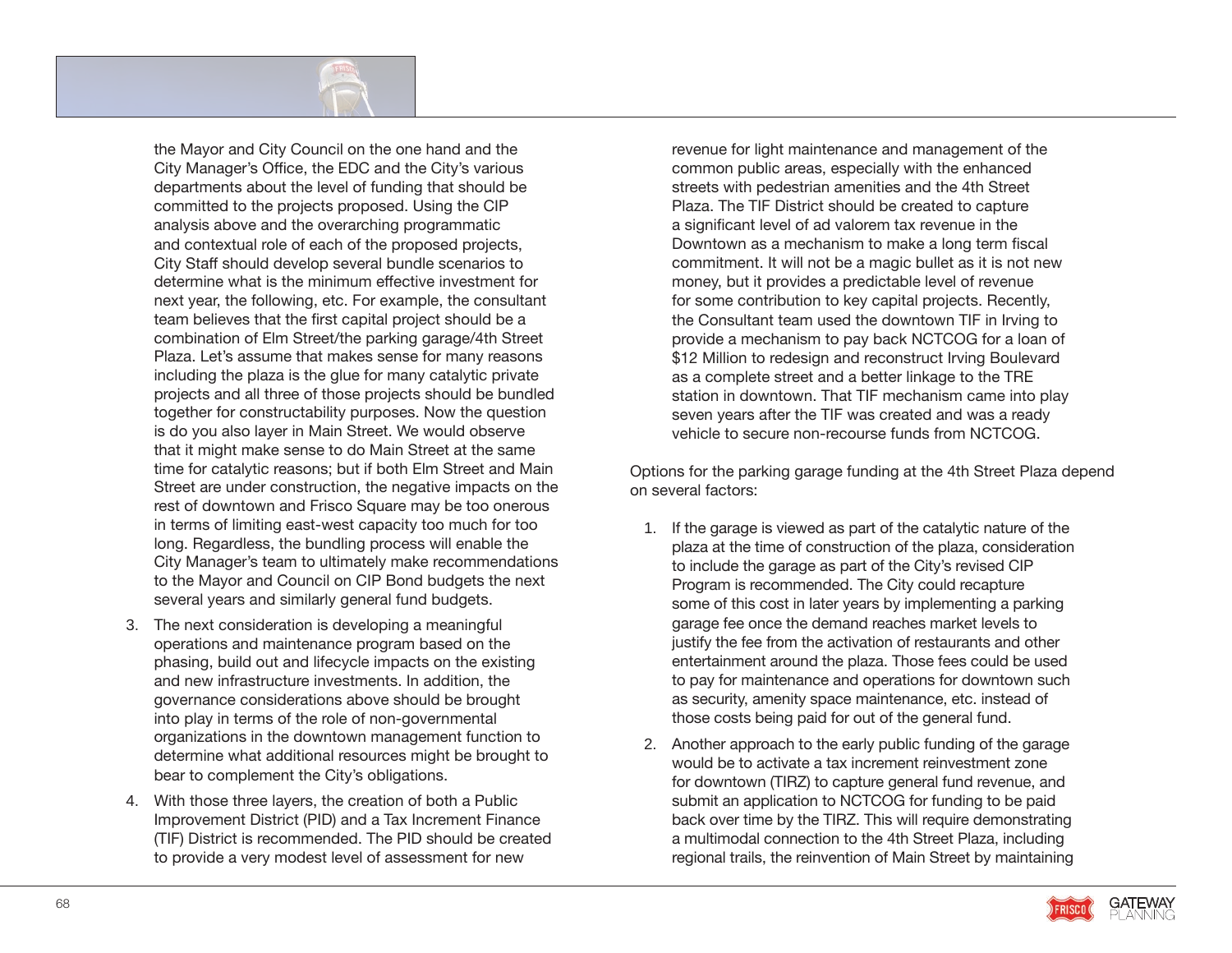



Frisco Downtown | Character Areas